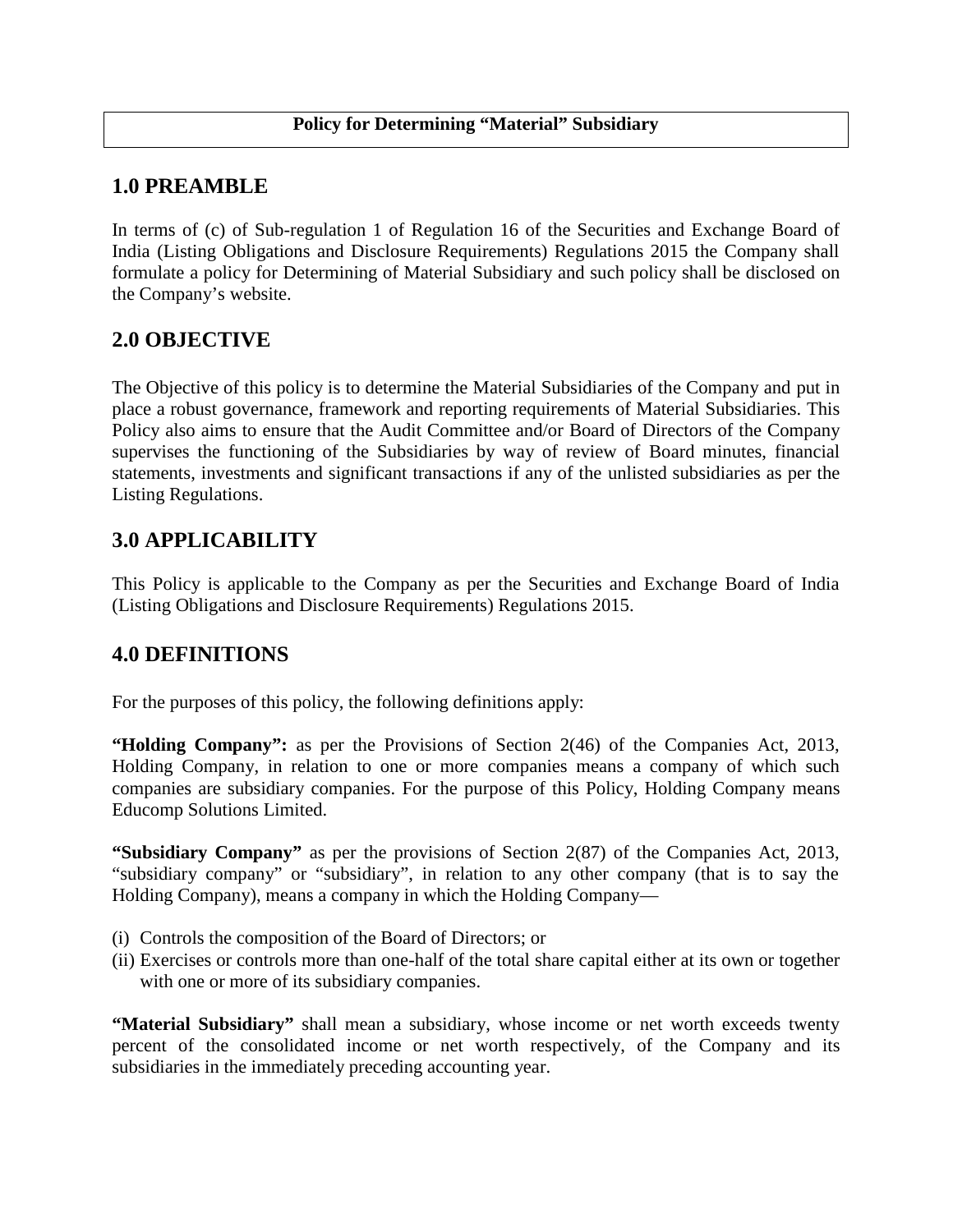**"Unlisted Subsidiary"** means an unlisted Subsidiary of the Company which is incorporated in India or outside India.

**"Unlisted Material Subsidiary"** shall mean a Material Subsidiary which is unlisted and incorporated in India or outside India.

**"Significant Transaction or Arrangement"** shall mean any individual transaction or arrangement that exceeds or is likely to exceed 10% of the total revenues or total expenses or total assets or total liabilities, as the case may be, of the Unlisted Material Subsidiary for the immediately preceding accounting year.

**"Policy"** means Policy on Material Subsidiary/ies of the Company.

**"Audit Committee"** means the Committee of Board of Directors of the Company constituted as per Listing agreement and Section 177 of the Companies Act, 2013.

**"Board or Board of Directors"** means Board of Directors of the Company including Executive, Non-Executive, Nominee and Independent Directors.

**"Independent Director"** means a Non-Executive Director of the Company who satisfies the criteria for independence under Section 149(6) of the Companies Act, 2013 and the Listing Regulations and appointed as Independent Director of the Company.

## **5.0 POLICY AND PROCEDURE:**

- a. At least 1(one) Independent Director on the Board of Directors of the Company shall be a Director on the Board of Directors of an Unlisted Material Subsidiary, incorporated in India.
- b. The Audit Committee of the Company shall review the financial statements, in particular, the investments made by the Unlisted Subsidiary on quarterly basis.
- c. The minutes of the Board Meetings of the Unlisted Subsidiary shall be placed before the Board of the Company on quarterly basis.
- d. The statement of all Significant Transactions and Arrangements entered into by the Unlisted Subsidiary shall be placed before the Board of the Company on quarterly basis.
- e. The list of Material Subsidiary/ies of the Company shall be placed before the Audit Committee on annual basis for review by the Audit Committee.
- f. The Company shall dispose the Shares of Material Subsidiary only by means of passing a special resolution in the General Meeting of the Company, if such disposal would reduce the Company's shareholding (either on its own or together with other subsidiaries) to less than 50% or cease the exercise of control over such Material Subsidiary. The above